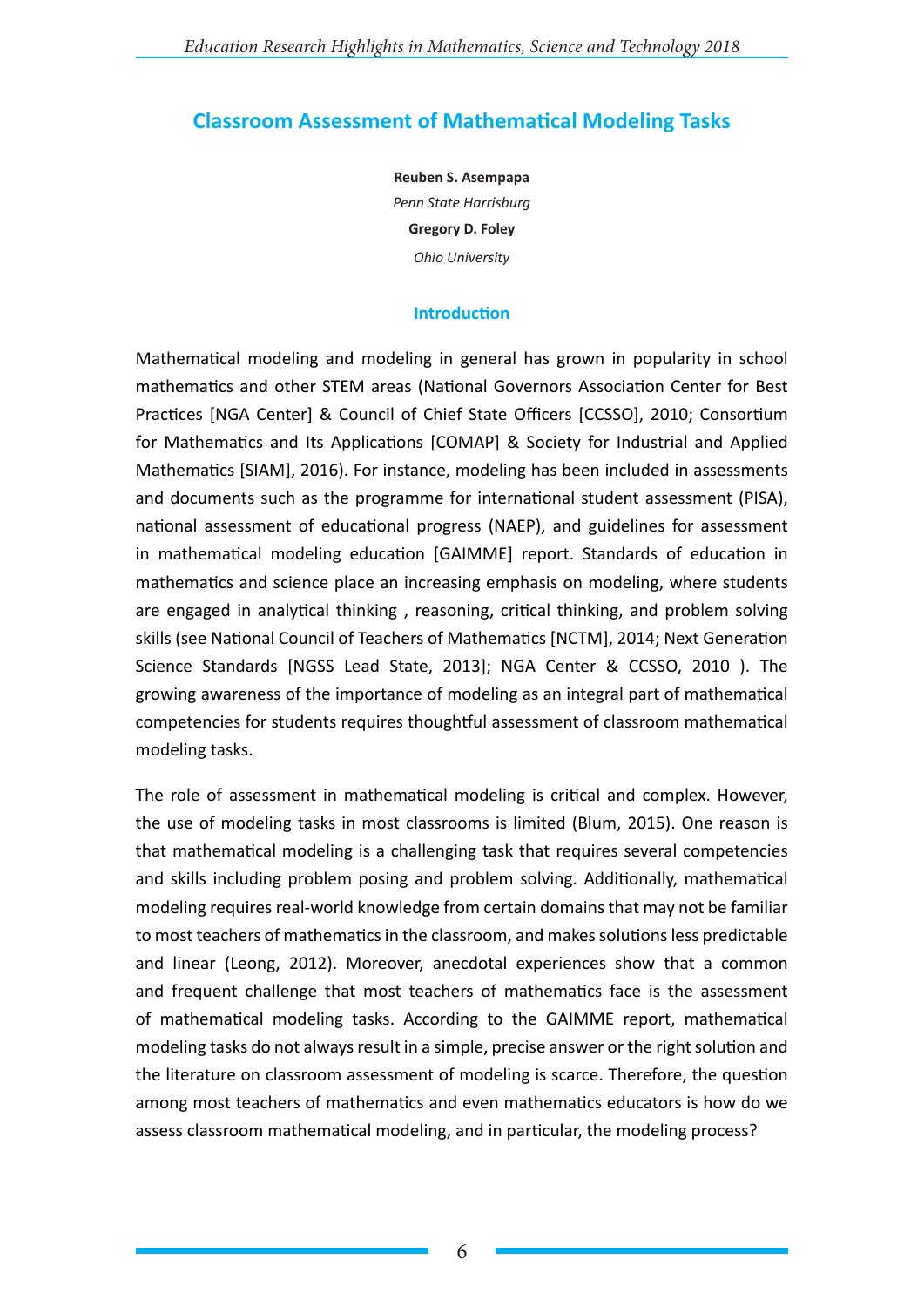To address this question, this article offers useful information with two purposes in mind. First, we emphasize the importance of formative and summative classroom assessments of mathematical modeling.

Second, we introduce an assessment framework developed by the authors with the potential to assist in assessing mathematical modeling tasks. We view assessment as an integral facet of teaching. According to the National Research Council (NRC, 2001), these are the three main purposes of assessment in student learning: a) to assist student learning (formative assessment), b) to measure individual achievement (summative assessment), and program evaluation. For the purpose of this article, we focus our attention on formative and summative assessments. Formative assessments support learning, whereas summative assessments measure achievement. Formative classroom assessments of mathematical modeling should be based on tasks that bring into focus modeling techniques, modeling strategies, and the steps in the modeling process that provide scaffolding for student learning of these aspects of modeling.

Formative assessment provides "information to be used as feedback to modify teaching and learning activities" (Black & Wiliam 1998, p. 104). Research related to teachers using formative assessments indicated changes in their assessment practices, which resulted in increases in student achievement (Black, Harrison, Lee, Marshall, & Wiliam, 2004). In this way, teachers and students can identify the level of students' progress and where development is still needed. An important type of summative classroom assessments are open-ended tasks that require modeling techniques, modeling strategies, and all of the steps in the modeling process; these can be graded using a holistic approach guided by a rubric. Therefore, this article provides a framework, the rationale for, and examples of these formative and summative assessment of mathematical modeling task.

# **A Brief History and Purpose of Mathematical Modeling**

Emphasis on mathematical modeling in school mathematics has increased in the half century since Pollak noted that "many teachers of mathematics have never been involved in the process of building mathematical models of situations in the outside world" (Pollak, 1966, p. 122). Since 1980, COMAP has produced materials to help teachers teach mathematical modeling. For the past decade, PISA has encouraged the implementation of mathematical modeling worldwide (OECD, 2003), and the Moody Foundation and SIAM have promoted mathematical modeling through the Moody Mega Math (M3) challenge. Since 2010, the Common Core standards (NGA Center & CCSSO, 2010), have called for students to "apply the mathematics they know to solve problems arising in everyday life, society, and the workplace" (p. 7). Today there are instructional materials that incorporate mathematical modeling (e.g., COMAP, 2012, 2013); largescale assessment of mathematical modeling (e.g., PISA, PARCC), and contests to assess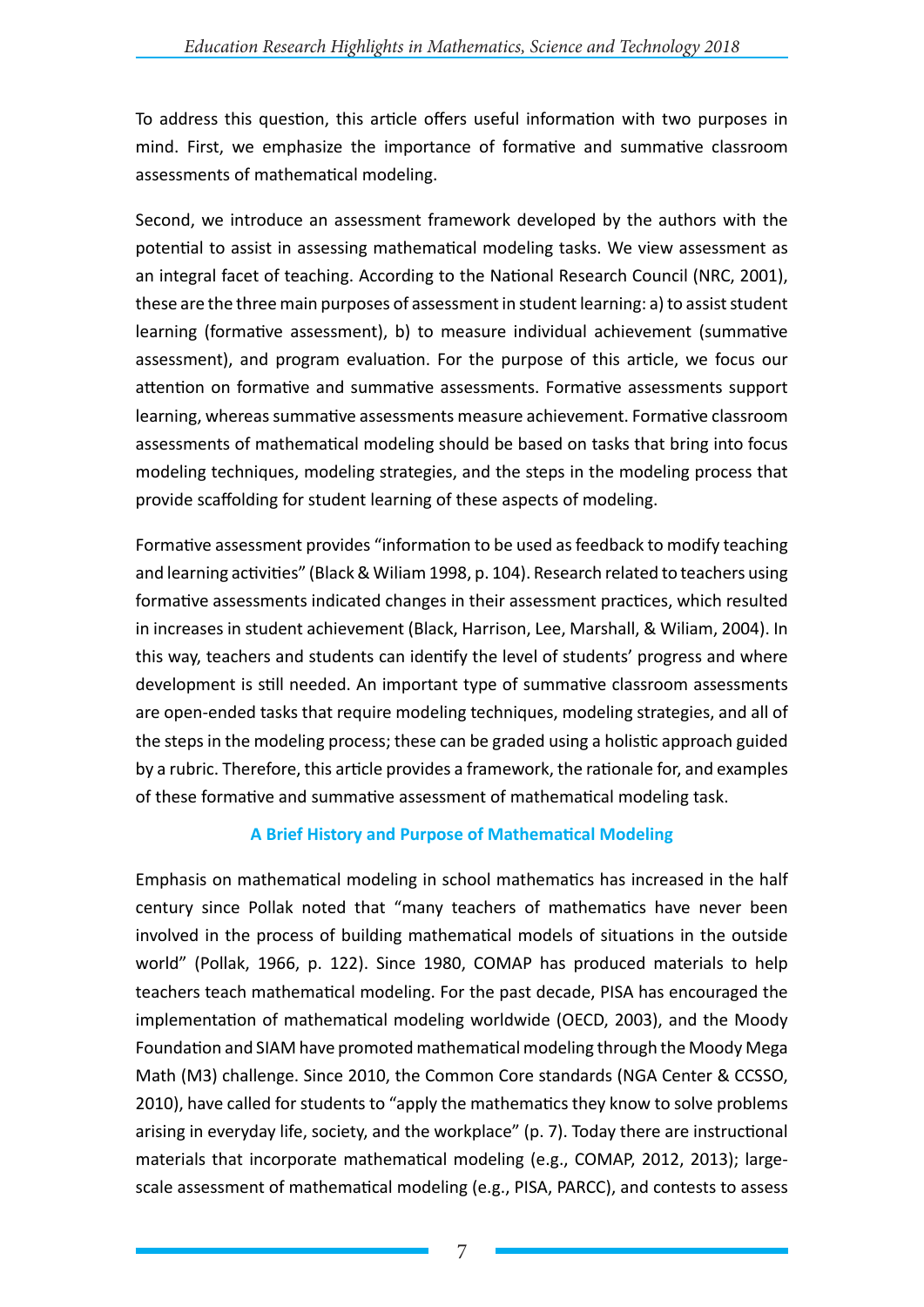mathematical modeling prowess (e.g., the M3 Challenge). More recently, COMAP and SIAM collaborated to develop guidelines for assessment and instruction in mathematical modeling education [GAIMME] report, (COMAP & SIAM, 2016), yet there is limited guidance to assist teachers of mathematics in assessing mathematical modeling.

To help bridge this gap, we focus on ways to help teachers to apply formative and summative assessment techniques to support learning and to measure performance on mathematical modeling tasks. According to the authors of the GAIMME report, mathematical modeling is "a process that uses mathematics to represent, analyze, make predictions or otherwise provide insight into real-world phenomena" (COMMAP & SAIM, 2016, p. 8). For us, mathematical modeling is a process that uses mathematics to represent, investigate, and reach conclusions about situations in the world around us. Such activities not only motivate students but also enrich their understanding of the underlying mathematics. The purposes of mathematical modeling include (a) supporting student interest in the learning of mathematics (Blum & Borromeo Ferri, 2009; Pollak, 2003), (b) making mathematics relevant and meaningful to students (English & Watters, 2004; Flavres & Schiff, 2013), (c) providing students the opportunities to improve their problem-solving skills and mathematical abilities (English, 2007; Lesh, 2012), and (d) improving student achievement in mathematics (Boaler, 2001; English, 2007).

Mathematical modeling as a process involves mathematization, interpretation, and communication. According to Pollak (2011), mathematical modeling is a process that teaches students how to use mathematics in everyday life and in intelligent citizenship. A crucial aspect of teaching mathematical modeling is to help students internalize the mathematical modeling process. Extending beyond traditional word problems, mathematical modeling focuses on the iterative nature of the modeling process and provides multiple point of entry (Blum, 2011). Modeling requires knowledge of contexts beyond the classroom that may not be familiar to students and teachers, and modeling problems have solution paths that are less straightforward and predictable than traditional word problems (Pollak, 2011; Zbiek & Conner, 2006).

## **The Assessment Triangle and Assessing Mathematical Modeling**

In our approach to classroom assessments of mathematical modeling tasks, we employ the elements of the assessment triangle, which has three interactively linked elements: a cognitive model of the learning goal, a lens for observation (often a problem or task), and a scheme for interpreting the observed student work (NRC, 2001). Figure 1 illustrates the interconnectedness of these elements: cognition, observation, and interpretation. In a typical classroom, the teacher observes the work of students and interprets their understanding of the content being taught based on the amount and quality of that work. Often the underlying cognitive model is implicit or absent.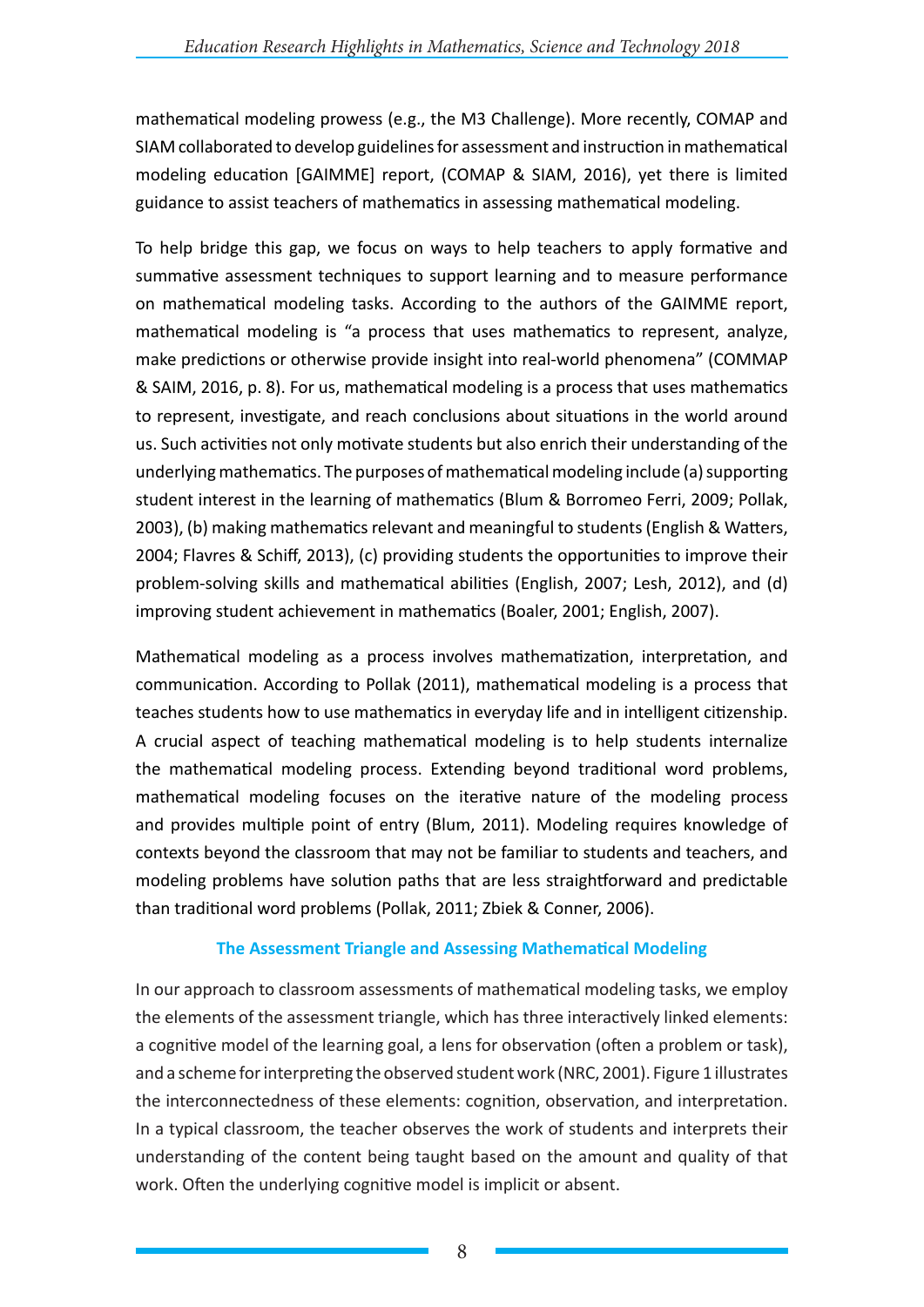

Figure 1. Assessment Triangle (adapted from the NRC 2001, p. 44)

In the assessment triangle model, cognition refers to the theory and set of beliefs about how students learn and represent knowledge to demonstrate competence. Below we present a schematic representation of mathematical modeling process to serve this purpose. Observation requires a description for assessments tasks that will elicit illuminating responses from students—the modeling tasks that allow the teacher to observe student learning (NRC, 2001). When assessing students modeling performance, the teacher monitors what the students say, do, and write. Interpretation encompasses all of the methods and tools used in reasoning about the task including assumptions, choices, and models developed. The interpretation shows the reasoning one makes from the student's evidence of learning. The assessment triangle model indicates that having all the three elements (cognition, observation, and interpretation) working together can provide an effective assessment framework. An explanation is that in the case of solving a modeling task, cognition will be clearly identifying the construct being learned and explicitly conceptualizing a cognitive model for the task. Next, and through observation, the modeler has to identify tools used to elicit the knowledge and skills associated with the construct being assessed. Then, the modeler has to make a decision based on the evidence from the observation tools through interpretation. All three are intertwined and provide a strong framework for assessing modeling tasks. According to Lyon (2011), the alignment between the elements can help identify whether teachers are assessing topics called for in STEM education reform efforts and if their tasks can actually provide evidence of student learning.

## Assessment and Mathematical Modeling Performance

To have a clear knowledge as to how to assess mathematical modeling performance requires an understanding of the modeling process. In this section, we present a modeling process adopted from Blum and Leiss (2007) as a cognitive framework in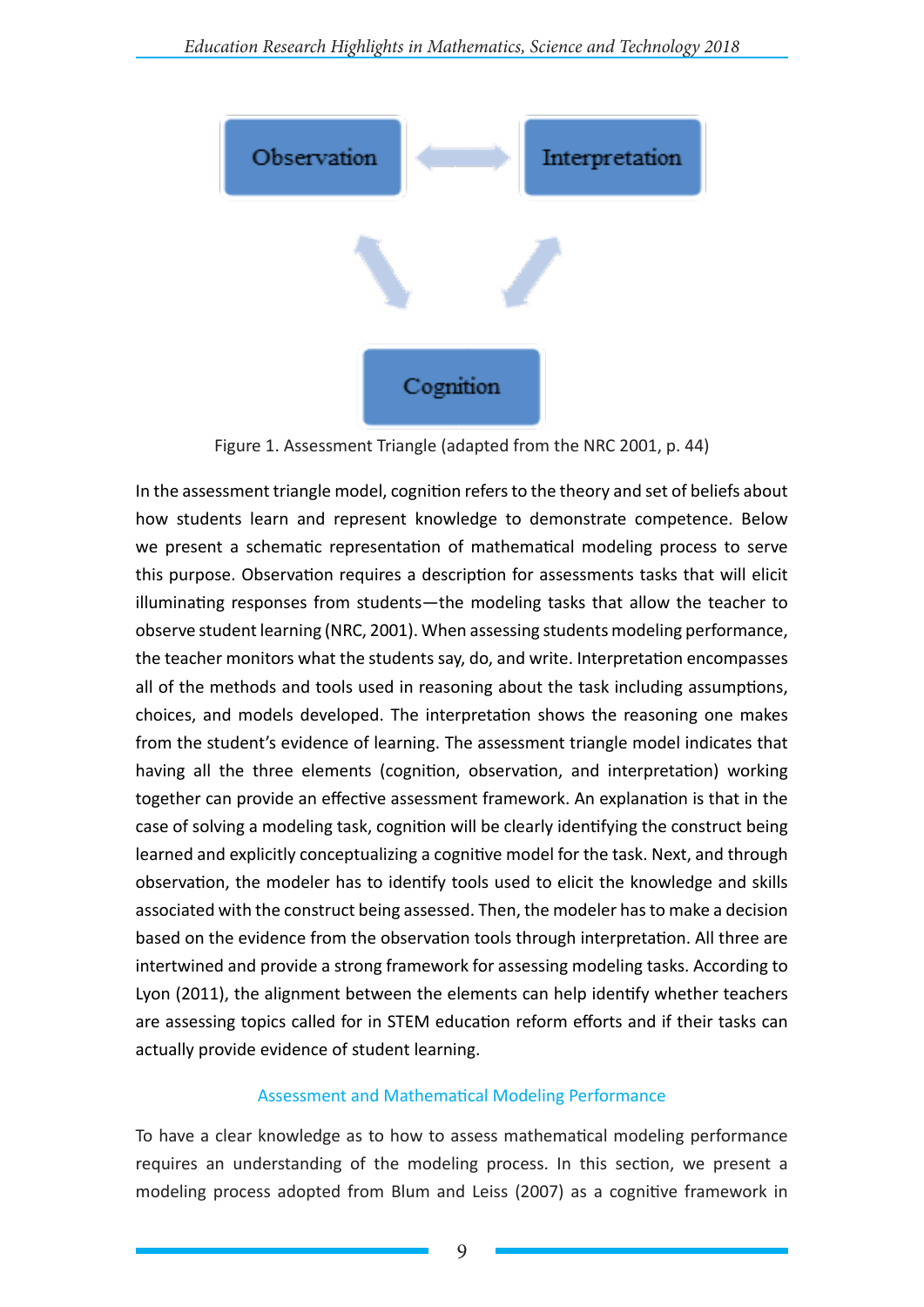assessing mathematical modeling performance. Because of the iterative nature of the modeling process, assessment of intermediate models and modeling process is crucial to progress toward an increasingly effective and efficient model (Zawojeski, 2016). The mathematical models students generate and the mathematics they bring to bear during the modeling process, provide a window into their mathematical ways of thinking (Diefes-Dux, Hjalmarson, & Zawojewski, 2013). According to Pollak (2003), the modeling process is where one identifies a situation in the real world, makes certain assumptions, and then uses a mathematical model to obtain a mathematical formulation to get results that can be translated back into the real world to validate the practicality of the results. Thus, the modeling process is a translation between the real world and mathematics in both directions.

The mathematical modeling process is a building link between mathematics as a way of making sense of our physical or social world and mathematics as a set of formal representations. The modeling process helps students comprehend mathematical concepts and teach them to formulate and solve specific situation-problems. Because mathematical modeling is an iterative process that involves elements of both a treatedas-real world and a mathematics world, several researchers have cited and used Blum and Leiss (2007) seven stages modeling process, while others have mentioned and used the CCSSM (NGA Center & CCSSO, 2010) six phase modeling cycle. There are three main reasons why the modeling process needs to be part of the teaching and assessing of mathematical modeling tasks: Modeling process a) offers students an understanding of what mathematical modeling means b) gives students orientation within their modeling process, and c) allows students to think about their modeling process and on a metacognitive level (Borromeo Ferri, 2018).

The slight variation in the modeling process is dependent on various directions and approaches of how mathematical modeling is understood and the task(s) employed. Zbiek and Conner (2006) explained that mathematical modeling is an iterative process involving revisions before one arrives at an acceptable conclusion and it involves movement among elements such as the real world situation, a mathematical entity, and a mathematical solution. We present a seven step modeling process or framework based on ideas from the two aforementioned modeling processes and Hall's (1984) modeling process. We did not explicitly use the modeling cycle described in the Common Core because the distinction between reality (the rest of the world) and mathematics was unclear as specified in other modeling processes. The unique feature of the modeling process presented in this article takes into account reality, the heuristic for teaching modeling, and the assessment framework for measuring mathematical modeling performance.

The modeling process depicted in Figure 2 describes and provides the necessary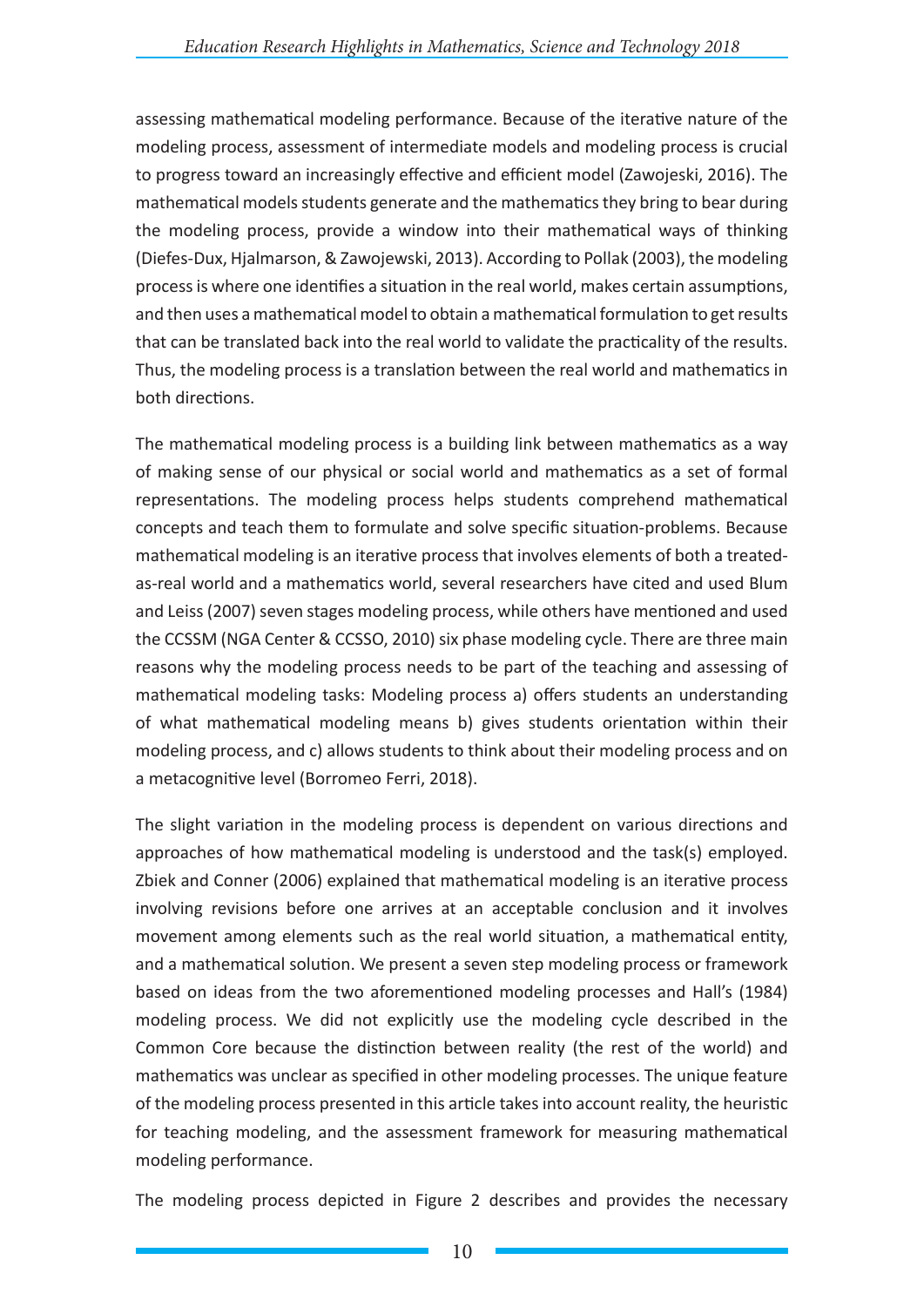information used as the framework in assessing modeling performance. The cyclical nature of Figure 2 highlights the iterative nature of the modeling process. The phases in this modeling process include (a) understand the task, (b) setup a model, (c) devise the mathematical problem (mathematizing), (d) solve the mathematical problem, (e) interpret solution, (f) validate the model, and (g) report conclusions. Drawing on the modeling process, assessment of students modeling performance suggests two approaches: (a) holistic approach and (b) the different phases of the modeling process. Both methods of assessing modeling performance describe formative and summative forms of assessment. Additionally, targeting the phases in the modeling process warrants giving students feedback at all times whiles working on a modeling task, and this characterizes formative assessment of modeling performance.



Figure 2. A Schematic Representation of Mathematical Modeling Process

## **Contextualizing the Modeling Process: The Hoodie Problem**

To have an understanding of how the modeling process works, we discuss a specific modeling task in a context that most students will relate to in the hoodie problem as shown in Figure 3. A possible solution path is offered along with explanations that highlight the modeling process.

## **Hoodie Problem**

You visit Egglawn University, and you wish to buy a hooded sweatshirt (hoodie) for your campus tour. An Egglawn hoodie costs \$30 in shops uptown, near campus, and \$35.00 downtown, near your residence. Is it worth going uptown to buy your hoodie?

Figure 3. Contextualizing Modeling: The Hoodie Problem.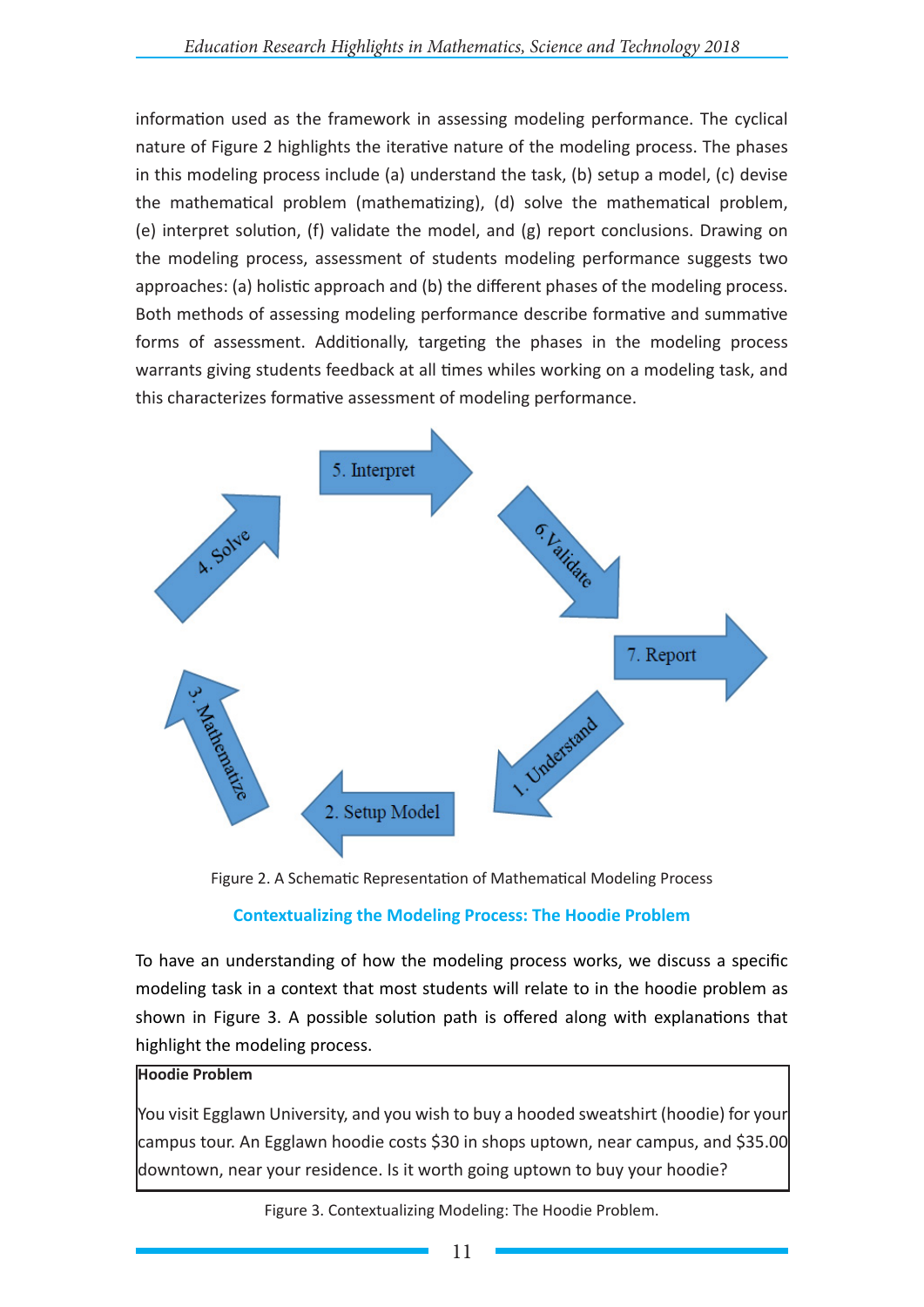**Understand the Task.** This phase requires the student to have some understanding about the task. Some knowledge and familiarity with cost, distance, and time functions will help in developing a model. At this phase in the modeling process, the following questions will help the problem solver: Do I know enough about the real situation? How do I model the situation? What is the purpose of the model? Additionally, the context of the task will generate some discussions to the solution process.

**Setup a Model.** At this phase in the process, the student need to consider which features of reality are to be included–making assumptions and choices—and choose a model that will serve the purpose in solving the problem. In this particular task, a good assumption will be the type of vehicle the student will be driving to go uptown. Other features for the student to consider might include the vehicle consumption, gas price, and distance between the two locations. Students can be guided at the meta-level to think about what information they need to determine which location will be a better buy and whether they have been provided with all the information.

**Mathematize.** Mathematizing the task at this phase in the modeling process is about the student deciding what to use–equations, graphs, symbols, technology, variables, diagrams, etc.–to move the problem into a mathematical world. Based on the assumptions mentioned in phase 2, one could create or come up with the following mathematical representations:

- C: Downtown = \$35.00, C: cost of hoodie.
- C: Uptown =  $$30.00 + 2 \times d \times c \times g$ , d: distance, c: consumption, and g: gas price
- C: Uptown < C: Downtown?

**Solve the Mathematical Problem.** At this phase, the student works mathematically to solve the mathematical model and problem based on the assumptions. One way to find a solution is to find the cost of buying the hoodie uptown. C: Uptown  $\approx$  \$30.00 + \$2.17 = \$32.17. The mathematical results shows that C: Uptown < C: Downtown!

**Interpret Solution.** This phase is about interpreting outcomes. On the basis of the results, the student has to interpret the mathematical results in the real world situation. The student must check to ensure that the problem has been answered within the assumptions that have been made. Interpretations made require explicit assumptions and initial conditions. This will help students to understand that solutions to problems are limited by the context and are not easily transferable to other situations. Furthermore, does the mathematical model behave reasonably when conditions are changed? The student will discuss the results and will need to decide whether it is cheaper to buy the hoodie uptown or downtown.

**Validate the Model.** At this phase, the student has to discuss the strengths and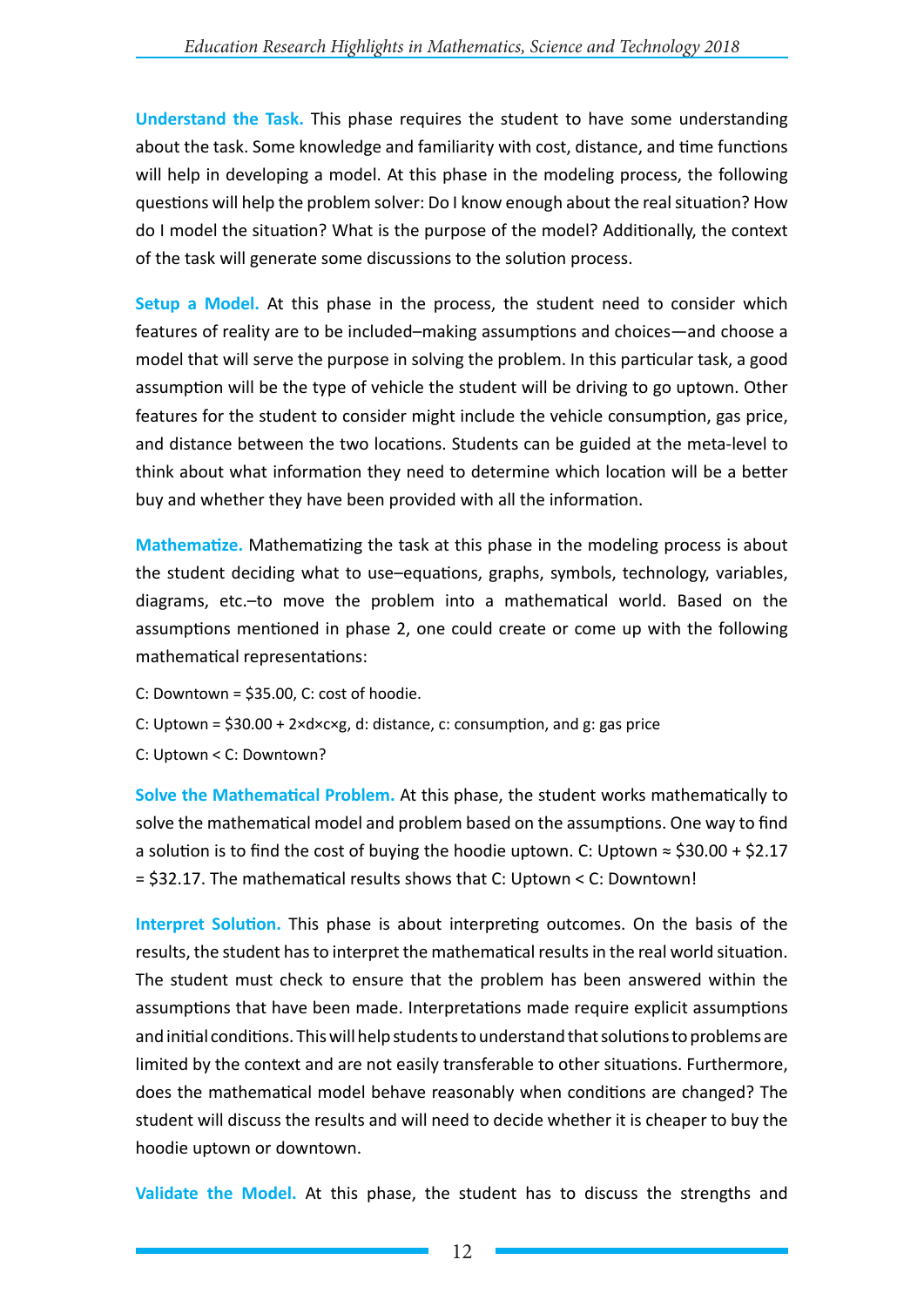weaknesses of the model and how it relates to the real world problem. The statement that "all models are wrong, but some are useful" is a reminder about oversimplification and ignoring underlying assumptions. The question that can be asked here could be: Is it worth it to drive about five miles to save \$2.83? Have we considered time, pollution, and risk involved to drive five miles? At this phase three things: evaluation, validation, and if possible iteration have to be considered. Evaluation addresses the situation whether the model fulfils its purpose. Validation focuses on comparing the conclusions with reality. Iteration comes into play when the mathematical model does not behave reasonably in comparison to the real world problem. In such a situation then the modeler (student) has to go back and check on the assumptions (phases 1 & 2). However, if the conclusions are acceptable, then the student moves to the final phase by reporting conclusions.

**Report.** This is the final phase and a valuable part in the modeling process where students use language and communication skills to express their mathematical ideas. It is at this phase that we can elicit and observe evidence of students' mathematical thinking. Reporting conclusions and the rationale behind them both in an oral and written form will help students develop communication skills needed for the 21st century. The report may include documentations of the students' progress through the phases of the modeling process and their final answers. Figure 4 illustrates a typical written report based on the hoodie problem.

One could go from downtown to uptown by car; distance (one way) is about 5 mi, consumption 1 gal/18 mile, and gas cost \$2.45/gal.  $C:$  Downtown = \$35.00  $C:$  Uptown = \$30.00 + 2d $\times$ c $\times$ g C: Uptown ≈ \$30.00 + \$2.17 = \$32.17 C: Uptown < C: Downtown! Result: It is cheaper to buy the hoodie uptown! However, drive 10 miles to save \$2.83?? Time?? Risk, Air pollution?? No, that is not worth driving, so we buy the hoodie downtown.

Figure 4. A Sample Solution Path to the Hoodie Problem

## **Formative use of Summative Assessment in a Modeling Task**

Much work has been done in developing ways in which summative assessment of mathematical modeling task are carried out in various ways (Wake, 2009). Although this has had little impact on the general assessment of modeling tasks, the framework and structures developed in this article may well provide structures to inform formative assessment of modeling tasks in classrooms. The main goal of designing formative assessment is to assist learning. Consequently, formative assessment of modeling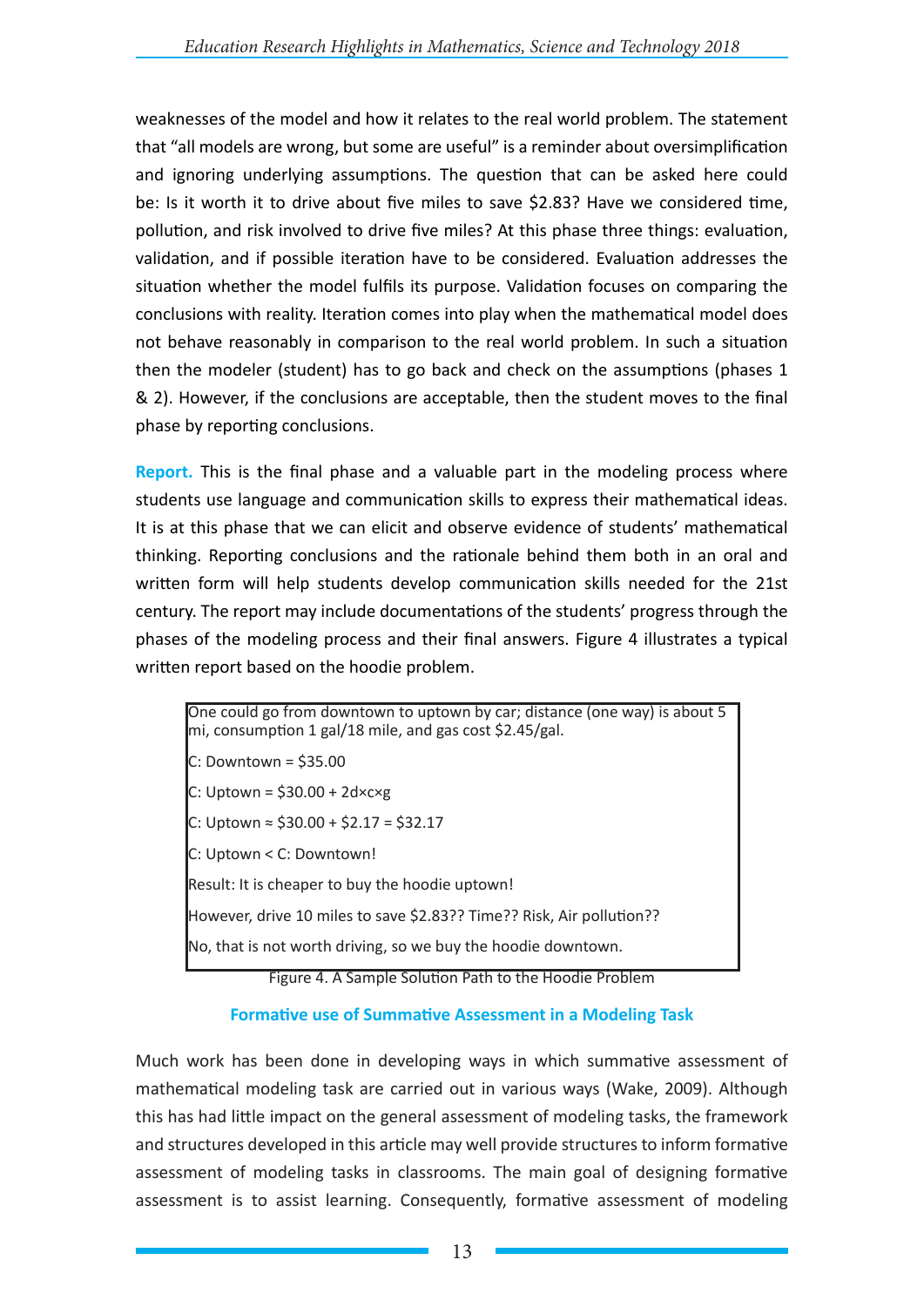often focus on individual steps or strategies within the modeling process. In formative assessment, scaffolding can be provided within different phases of the modeling process, which allows students to learn about and compare models to get used to making several iterations around the modeling cycle and comparing the results as a means of validation. The Children in Hot Cars problem (adapted from Galbraith & Holton, 2018) below is an example to illustrate formative assessment of a modeling task.

The mix of formative and summative assessment of modeling tasks help students to show progress in problem solving and critical thinking skills. Formatively assessing students on this task through questions such as "what did you do here?, why did you do that?, or explain why you chose this approach? and scaffolding help elicit student thinking on the task. The information gathered through formative assessment may guide selection of future tasks and provide collective data that can be complied to yield a summative grade for students. This Children in Hot Cars problem will be used as a context to illustrate how students as modelers engage in formative use of summative assessment in modeling tasks:

# *Suppose you are asked to investigate why small children are so much at risk in locked cars in hot weather conditions, how would you solve this problem*?

Because modeling provides an opportunity for students to document and evaluate a wide range of conceptual understandings that may otherwise be difficult to document, we argue that the assessment of modeling tasks need to be embedded in the modeling process, rather than considered as an independent process (Eames, Brady, & Lesh, 2016). Formative assessment occurs during teachers' observation and interpretation of student models, which has the potential of improving instruction. Additionally, teachers engage in summative assessment when they evaluate the final models for effectiveness and efficiency to meet the criteria and constraints of the real-world modeling task. The assessment of the task associated with the modeling process may include a) formulating situations mathematically, b) employing mathematical concepts, facts, procedures, and reasoning, and c) interpreting and evaluating mathematical outcomes. (Zawojeski, 2016). Below is a typical response to the task with a mix of formative and summative assessment techniques embedded in the modeling process.

**Understand the Task:** In this phase, the modeler describes the real-world problem with the goal of specifying the mathematical problem.

**Setup a Model:** Here, the modeler tries to formulate the mathematical model. The modeler must consider which features of reality are to be included–making assumptions and choices—and choose a model that will serve the purpose in solving the problem.

**Mathematize:** For this specific task, one can assume the rate of fluid loss from a body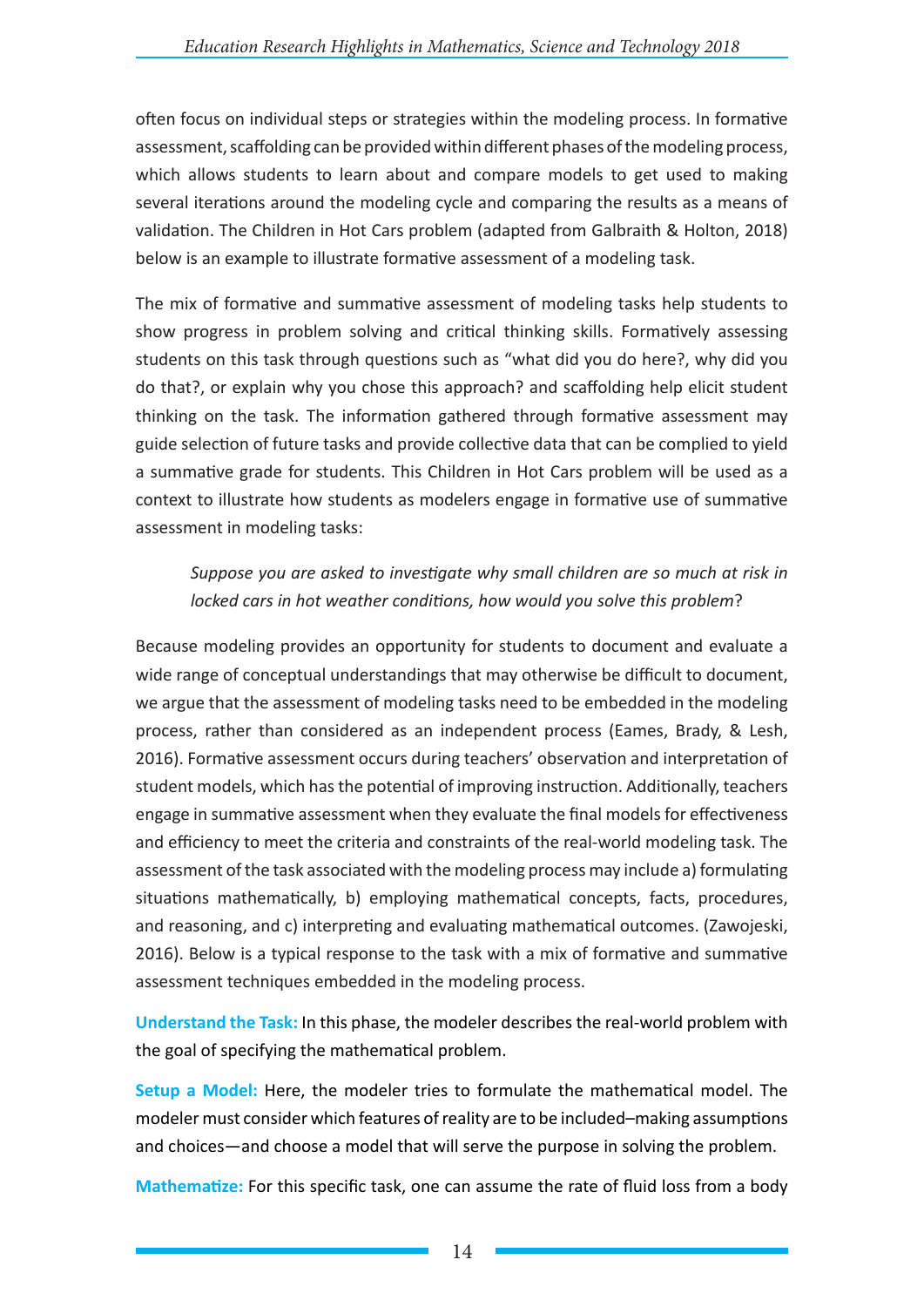depends on (is proportional to) its surface area, SA. Also, the amount of fluid in a body depends on (is proportional to) its volume, V. So a critical factor to consider, is the surface area/volume ratio of the body. Suppose we use a unit cube (see Figure 5) to represent the body of a person:



Figure 5. Sample Small and Large Cubes (adapted from Galbraith & Holton, 2018).

Then, SA of small cube = 6; V of small cube = 1;  $SA/V$  small cube = 6 SA of large cube = 24; V of large cube = 8; SA/V large cube = 3

**Solve the Mathematics:** Creating a table (see Table 1) of the ratio of blocks with lengths from 1 to 10, shows a pattern that smaller cubes have higher surface area/volume ratios than larger cubes. This indicates that smaller cubes have a greater surface through which to lose fluid relative to volume of fluid they have to lose. Thus, smaller cubes will lose fluid at a greater rate than larger cubes.

|                                             |  |  |  | Table 1. A Table Showing Ratios of Block with Different Length Size. |  |  |
|---------------------------------------------|--|--|--|----------------------------------------------------------------------|--|--|
| Side Length of Cube 1 2 3 4 5 6 7 8 9 10    |  |  |  |                                                                      |  |  |
| Ratio: SA/V 6 3 2 1.5 1.2 1 0.9 0.8 0.7 0.6 |  |  |  |                                                                      |  |  |

Table 1. A Table Showing Ratios of Block with Different Length Size.

**Interpret the Solution:** Applying the mathematical understanding or logic from the previous modeling phase to the Children in Hot Cars problem suggests that children (smaller people) will have a higher surface area/volume ratio than adults (larger people). Therefore, children will lose more fluid quickly and they are at a higher risk of dehydration.

**Validate the Model:** Students can use geometric figures including cuboids, cylinders, or spheres to create physical models of children and adults to extend the simple unit cube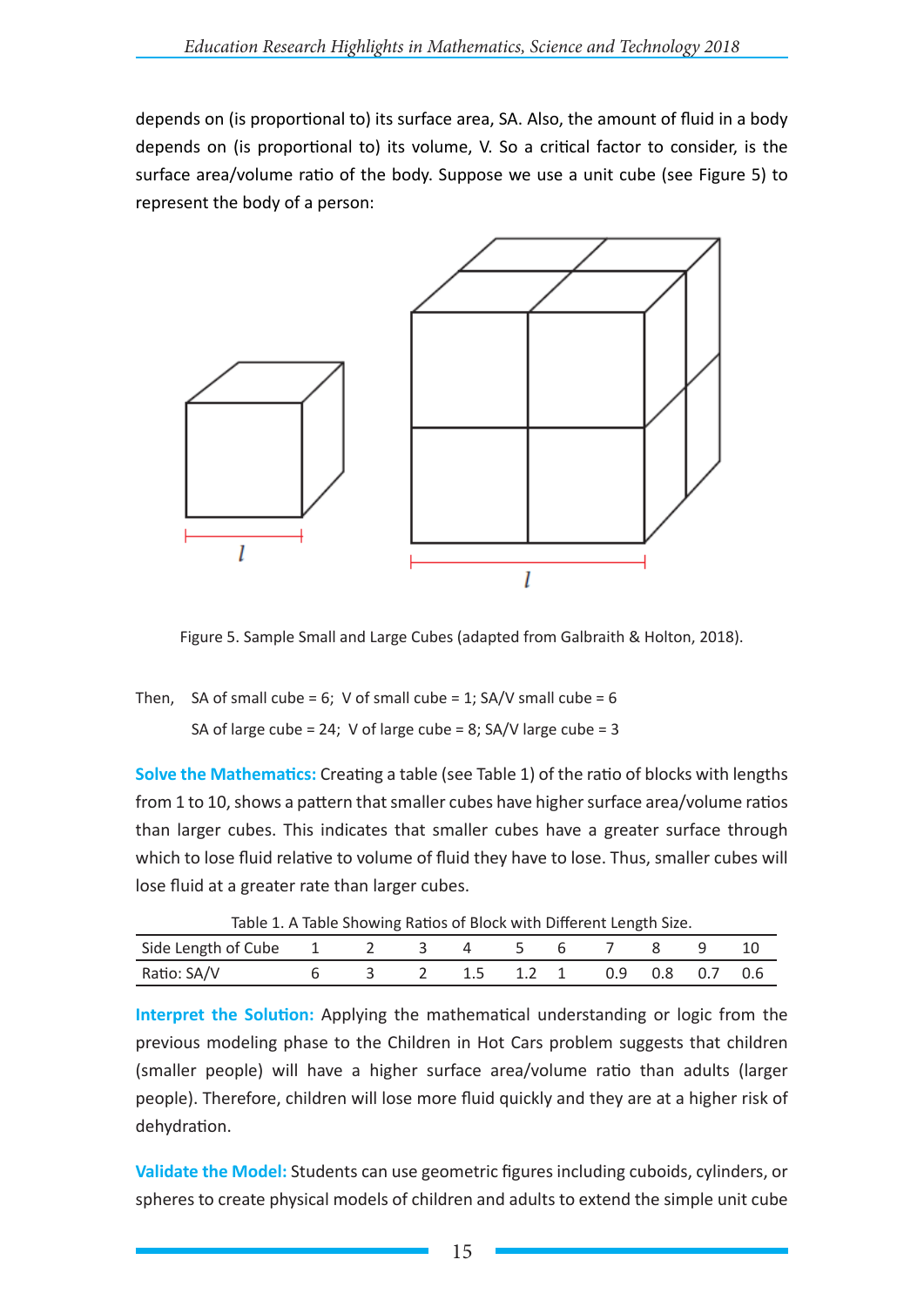approach to construct more elaborate representations to justify their conclusions. This provides students the opportunity to construct representations of people (children or adults) of their choice. Connected mathematical standards and practices will require students' knowledge on measurement and geometry.

**Report:** At this stage students can write a report in the form of a letter following the modeling framework structure to educate the public about the dangers of leaving children in hot cars.

Here, we described a task that was designed to engage students in mathematical modeling incorporating formative assessment approaches. During the iterations in the process of modeling, there are times at which formative assessment occurs—as students engage in mapping between the modeled world and real world, and when teachers support students in developing capability and facility with the iterative process of modeling (Eames, Brady, & Lesh, 2016). In this case, the task provides students the opportunity to create specific types of models, which they can compare, and draw conclusions. The tasks prompts student to make assumptions, explain their thinking, and provide rationale for their reasoning. A task like the Children in Hot Cars problem gives students opportunities to learn components of the mathematical modeling process that can then be applied to more open-ended summative and formative assessment tasks.

## **A Framework for Assessing Modeling Performance**

The role of assessment in mathematical modeling is critical and complex. Because of the iterative nature of modeling, we believe formative assessment provides an effective and efficient approach in assessing modeling tasks. We present an assessment framework developed for assessing students' modeling performance that take into account the whole modeling process, phases in the modeling process, and the assessment triangle model. Because of the complex nature of mathematical modeling tasks, the assessment framework does not involve rubric scores but suggests two approaches in measuring students modeling performance. The approaches are (a) holistic approach, which involves technicality, originality and management, and presentation (Hall, 1984) and (b) the different phases of the modeling process.

These two methods reflect the elements of the assessment triangle model, and depict both formative and summative form of assessments. Moreover, teachers' minimal guidance, targeting areas that need work, and giving students feedback when working on a modeling task characterize formative assessment of modeling performance (Blum & Borromeo Ferri, 2009). The assessment framework helps teachers evaluate students' modeling performance and promotes familiarity with the elements in the modeling process to both teachers and students. Table 2 provides an explicit description of the assessment framework, which connects to each of the phases in the modeling process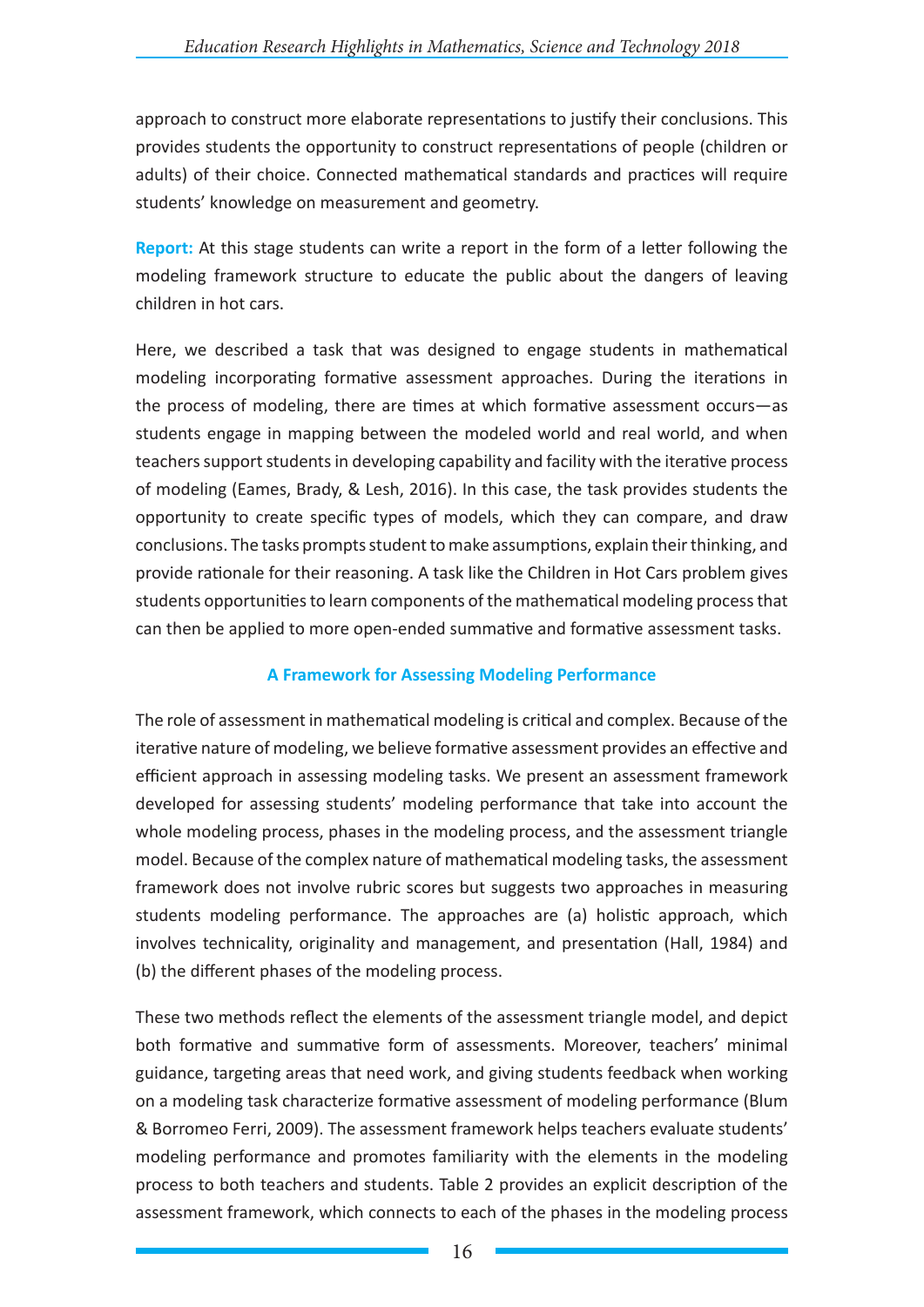and elements in the assessment triangle model.

| A Framework for Evaluating Students' Mathematical Modeling Performance                    |                |                                                  |  |  |  |  |  |  |
|-------------------------------------------------------------------------------------------|----------------|--------------------------------------------------|--|--|--|--|--|--|
| <b>Categories</b>                                                                         | Phase(s)       | <b>Element(s) Under Assess-</b><br>ment Triangle |  |  |  |  |  |  |
| <b>Technicality</b>                                                                       |                |                                                  |  |  |  |  |  |  |
| Make sense of the task                                                                    | $\mathbf{1}$   | Observation                                      |  |  |  |  |  |  |
| Create realistic and applicable assump-<br>tions                                          | $\overline{2}$ | Interpretation                                   |  |  |  |  |  |  |
| Generate the appropriate mathematical<br>model based on assumptions or choices            | $2$ and $3$    | Interpretation and Cogni-<br>tion                |  |  |  |  |  |  |
| Ability to manipulate the mathematical<br>model to achieve desired results                | $3$ and $4$    | Cognition                                        |  |  |  |  |  |  |
| <b>Originality &amp; Management</b>                                                       |                |                                                  |  |  |  |  |  |  |
| Capability to identify situation and for-<br>mulate problem                               | $1$ and $3$    | Observation and Cognition                        |  |  |  |  |  |  |
| Ability to use other techniques or re-<br>sources including technology                    | 1 and 4        | Observation and Cognition                        |  |  |  |  |  |  |
| Knowledge of when to change a model,<br>method, or purpose when discussing the<br>problem | 6              | Interpretation                                   |  |  |  |  |  |  |
| Ability to recognize what constitute a<br>solution to the real world problem              | $5$ and $6$    | Interpretation                                   |  |  |  |  |  |  |
| Ability to work effectively in a group                                                    | $1 - 7$        | Observation, Interpreta-<br>tion, and Cognition  |  |  |  |  |  |  |
| <b>Presentation</b>                                                                       |                |                                                  |  |  |  |  |  |  |
| Ability to represent and interpret solu-<br>tion                                          | 7              | Interpretation                                   |  |  |  |  |  |  |
| Ability to translate and reflect upon the<br>information                                  | 7              | Interpretation                                   |  |  |  |  |  |  |
| Ability to communicate evidently, espe-<br>cially both verbally and in writing            | 7              | Interpretation                                   |  |  |  |  |  |  |

Table 2. A Framework for Assessing Mathematical Modeling Performance

## **Implications and Conclusion**

Assessment of mathematical modeling is an emerging area of research, theory, and practice that requires more study with the implementation of the Common Core standards for mathematics and the GAIMME report. Developing additional tools and ideas to measure mathematical modeling performance is timely and necessary. We hope that the ideas presented here will move this work forward. We recommend that other tools or rubrics to assess mathematical modeling be considered and employed depending on the purpose of the assessment (e.g., Anhalt & Cortez 2015; Hall, 1984; Leong, 2012; Munakata, 2006).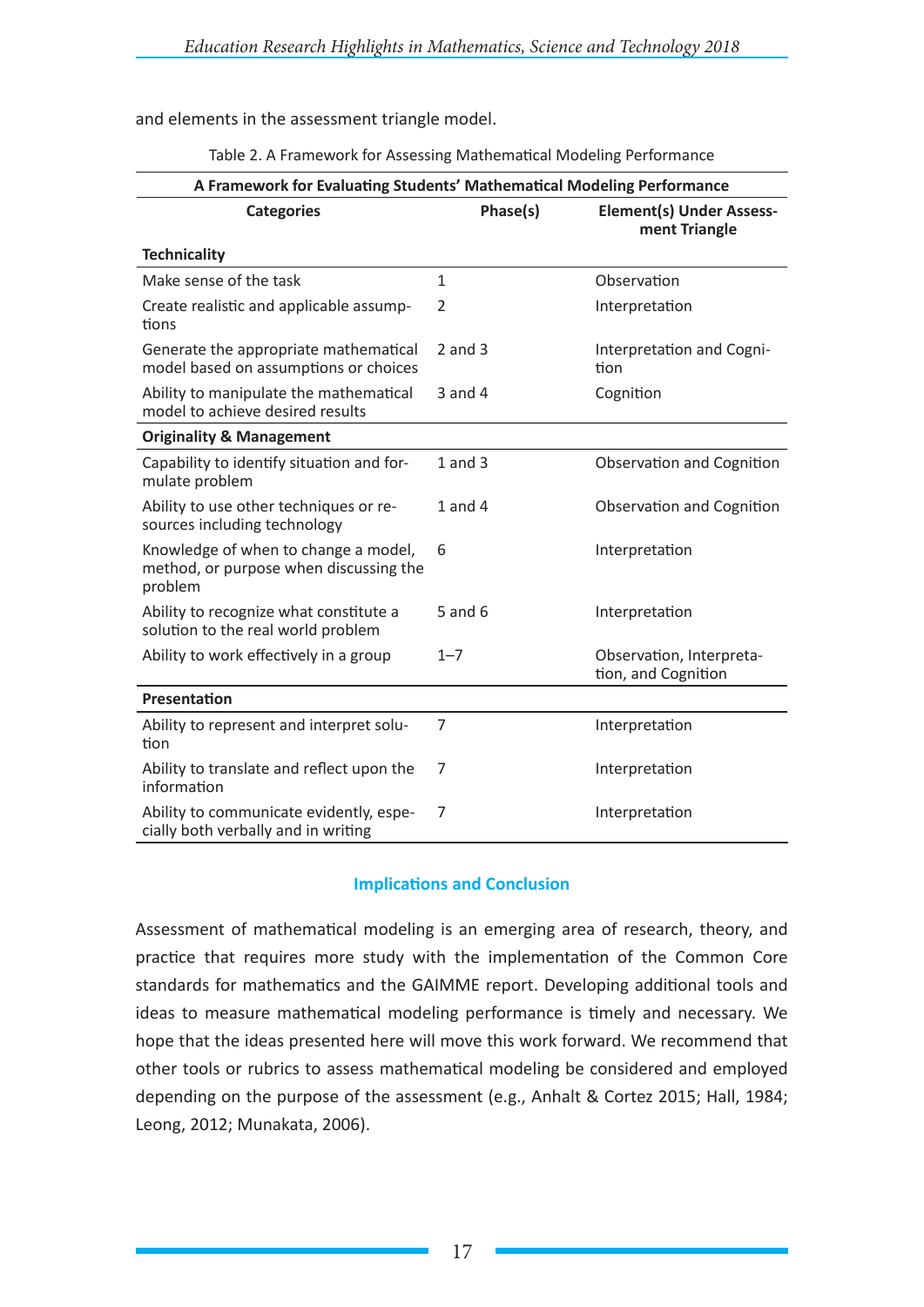When teachers actively engage in formative assessment of modeling tasks during their observation, their interpretations of student models can inform ways to improve instruction, implements strategies, and even revise course content (Diefes-Dux, Hjalmarson, & Zawojewski, 2013). The assessment framework presented here suggests that it is beneficial to assess student mathematical modeling performance not only holistically (summative assessment), but also using task to focus on the phases of the modeling process giving students feedback (formative assessment). We hope that teachers, students, and researchers benefit from the framework presented. With this framework, we hope to advance the classroom assessment of mathematical modeling tasks.

#### **References**

- Anhalt, C. O., & Cortez, R. (2015). Mathematical modeling: A structured process. *Mathematics Teacher 108*, 446–452.
- Black, P., Harrison, C., Lee, C., Marshall, B., & Wiliam, D. (2004). Working inside the black box: Assessment for learning in the classroom. *Phi Delta Kappan 86*(1), 9–21.
- Black, P., & Wiliam, D. (1998). Inside the black box: Raising standards through classroom assessment. *Phi Delta Kappan 80*(2), 139–148.
- Blum, W. (2015). Quality teaching of mathematical modelling: What do we know, what can we do? In S. J. Cho (Ed.), *Proceedings of the 12th International Congress on Mathematical Education: Intellectual and attitudinal challenges* (pp. 73–96). New York, NY: Springer.
- Blum, W. (2011). Can modeling be taught and learnt? In B. Kaiser (Ed.), *Trends in teaching and learning of mathematical modeling: International perspectives on the teaching and learning of mathematical modeling* (pp. 15–30). New York, NY: Springer.
- Blum, W., & Leiss, D. (2007). How do Students and teachers deal with modelling problems? In C. Haines, P. Galbraith, W. Blum, & S. Khan (Eds), *Mathematical modelling: Education, engineering and economics–ICTMA 12*, (pp. 222–231). Chichester, United Kingdom: Ellis Horwood.
- Blum, W., & Borromeo Ferri, R. (2009). Mathematical modelling: Can it be taught and learnt? *Journal of Mathematical Modelling and Application 1*(1), 45–58.
- Boaler, J. (2001). Mathematical modelling and new theories of learning. *Teaching Mathematics & Its Applications 20*(3), 121–27.
- Borromeo Ferri, R. (2018). *Learning how to teach mathematical modeling in school and teacher education*. Picassoplatz, Switzerland: Springer.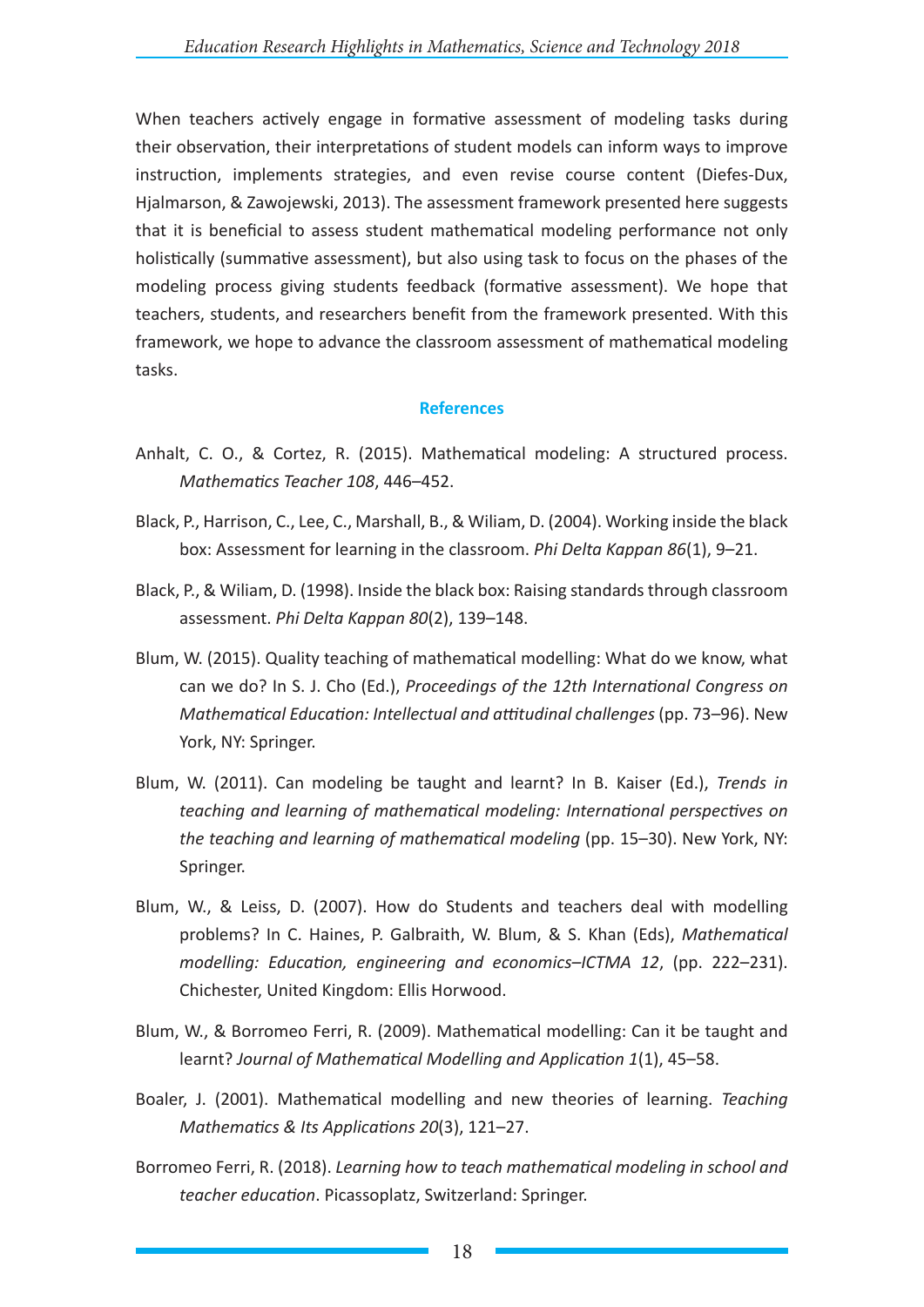- Consortium for Mathematics and Its Applications (2012). *Modeling with mathematics: A fourth year course* (2nd ed.). New York, NY: W. H. Freeman.
- Consortium for Mathematics and Its Applications (2013). *Mathematics: Modeling our world*. *Course 1*. New York, NY: W. H. Freeman.
- Consortium for Mathematics and Its Applications [COMAP] and Society for Industrial and Applied Mathematics [SIAM] (2016). *Guidelines for assessment and instruction in mathematical modeling education*. Retrieved from http://www.siam.org/reports/ gaimme.php
- Diefes-Dux, H. A., Hjalmarson, M. A., & Zawojewski, J. S. (2013), Student team solutions to an open-ended mathematical modeling problem: Gaining insights for educational improvement. *Journal for Engineering Education*, *102*(1), 179–216.
- Eames, C.L., Brady, C., & Lesh, R. (2016). Formative self-assessment: A critical component of mathematical modeling. In C. R. Hirsch (Ed.), *Mathematical modeling and modeling mathematics* (pp. 229–237). Reston, VA: National Council of Teachers of Mathematics.
- English, L. D. (2007). Interdisciplinary modelling in the primary mathematics curriculum. In J. Watson & K. Beswick (Eds.), *Proceedings of the 30th Mathematics Education Research Group of Australasia Annual Conference* (pp. 275–284). Hobart, Australia: Mathematics Education Research Group of Australia.
- English, L. D., & Watters, J. J. (2004). Mathematical modelling with young children. In J. M. Hoines, & A. B. Fuglestad (Eds), *Proceedings of the 28th International PME Conference*, (pp. 335–342). Bergen, Norway: Bergen University College.
- Flevares, L. M., & Schiff, J. R. (2013). Engaging young learners in integration through mathematical modeling: Asking big questions, finding answers, and doing big thinking. *Advances in Early Education and Day Care*, *17*, 33–56.
- Galbraith, P., & Holton, D. (2018). *Mathematical modelling: A guidebook for teachers*  and teams. Retrieved from.https://www.immchallenge.org.au/files/IM2C-Teacher-and-student-guide-to-mathematical-modelling.pdf
- Hall, G. (1984). The assessment of modelling projects. In J. S. Berry, D. N. Burghes, I. D. Huntley, D. J. G. James, & A. O. Moscardini (Eds.), *Teaching and applying mathematical modelling* (pp. 143–148). Chichester, United Kingdom: Horwood.
- Lesh, R. (2012). Research on models & modeling and implications for common core state curriculum standards. In R. L. Mayes & L. L. Hatfield (Eds.), *WISDOM <sup>e</sup> monograph: Quantitative reasoning and mathematical modeling: A driver for STEM integrated education and teaching in context* (Vol. 2, pp. 197–203). Laramie, WY: University of Wyoming.